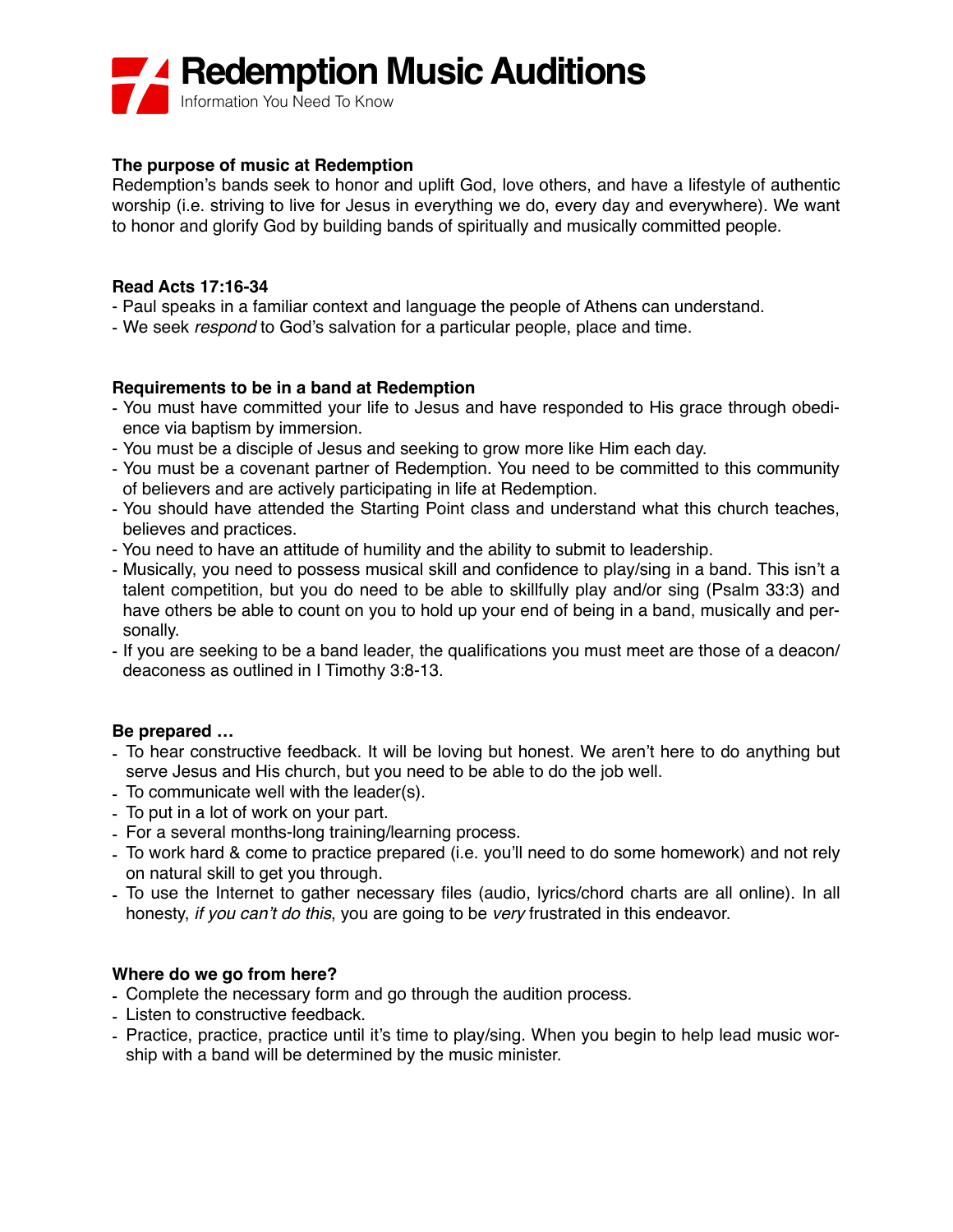

# **Your Church's Music Is A Language**

By Daniel Ross Jasper, Ind.



When missionaries travel to a foreign land to proclaim the gospel of Jesus Christ, one of the first things they do is learn the language of the region they are moving to. It's a rough road to communicate to people if you don't speak the same language. It's one of the consequences of the Tower of Babel incident.

Music is a powerful mode of communication. In nearly every church, there is music of one variety or another. However, do you realize music is a language through which you are conveying the gospel?

In Acts 17:16-34, Paul is standing in the midst of the Areopagus and notes the altar with the inscription 'to the unknown god.' He uses this as a jumping off point to tell the Athenians about the great gospel of God. God, who is perfect and holy came down to us in the person of Jesus. Je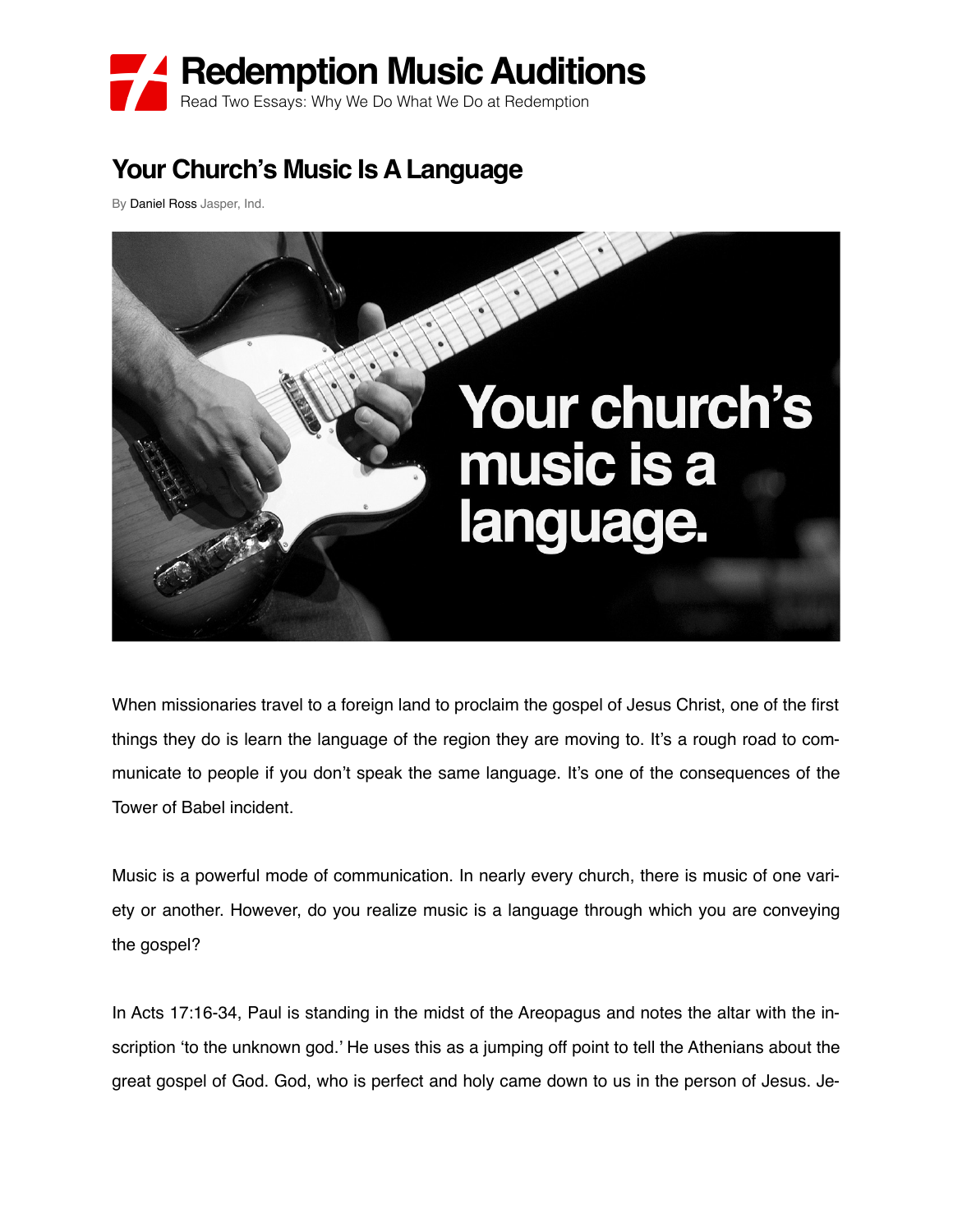sus' perfect life, death, burial, and resurrection are the only hope we broken, sinful people have before God. Paul seizes the chance to preach using something the people understand.

Paul meets them where they are. The music in your church has the same effect.

I often tell people who are curious about the style of music in our church, "If you're going to Mexico to preach, you better speak Spanish." Just like Paul in Athens, proclamation of the good news should be in a familiar context and language the people can understand.

Who are the people in your culture you are trying to reach? What musical language do they speak? We should seek to respond to God's salvation for a particular people, place and time.

What does this mean and not mean, practically?

First, it does not mean simply badly covering songs in a service because they have some vague connection and will spark a connection of familiarity.Your church's band probably can't pull off that song by Coldplay without sounding like a third-rate bar band anyway. But, even if they can, what does this accomplish beyond an attempt to be seen as cool?

News flash: We aren't cool.

Secondly, it does not mean blindly importing even CCM songs into your services without thought to what your culture *is*, sonically speaking. Hillsong comes from Australia. Passion is coming out of Atlanta and other large metropolitan areas. The same with Jesus Culture, Bethel or any number of artists we are covering in church these days.

It does mean, though, after carefully parsing the words (the most important aspect of your church's music), finding a way to make it sound like something that's native to your land.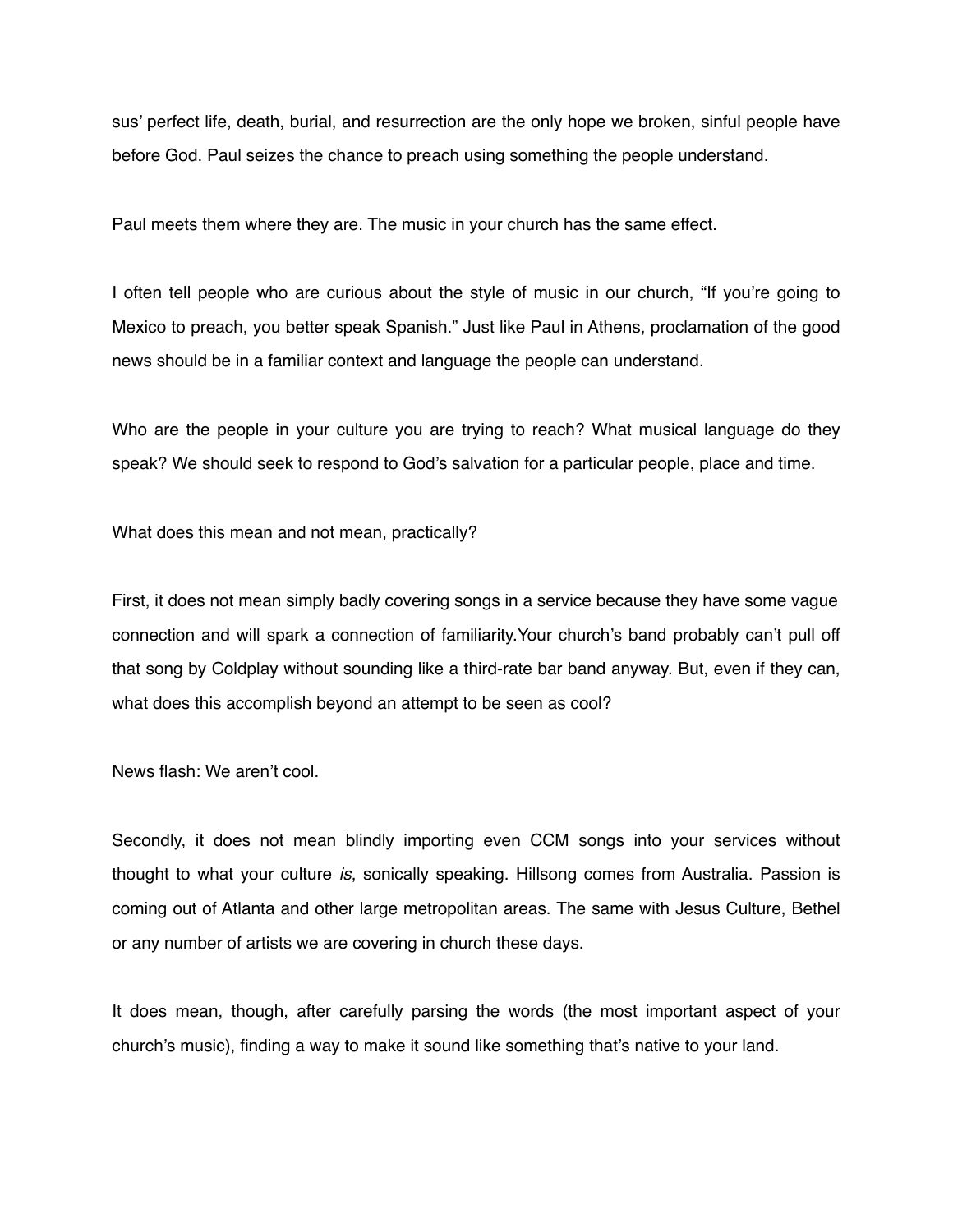It does mean taking tried-and-true classic hymns and breathing new life into them by making them sound familiar to the people you are preaching to each week.

If you live in rural southern Indiana, as I do, you are likely surrounded by country and classic rock radio stations. You are less likely to have K-LOVE or The Fish or, possibly, even a modern rock or pop station.

So, rather than copying note-for-note the Crowder or Chris Tomlin hit of the day by using loops on your MacBook and the well-worn dotted eighth-note delay, why not take the musical dialects the people in your church already speak and fit the songs within those contexts? If your culture speaks banjo, steel guitar, and fiddle, you're speaking a foreign tongue by copying "Mighty To Save" note-for-note and not using any of those elements.

Also, why not take a more "classic" song like "Because He Lives," strip away the southern gospel quartet feel of its inception in the 1970s, and, in its place, make it a classic rock power ballad (as big or small, sonically, as you want to push your people) if the people you are reaching and trying to reach speak the dialect of Lynyrd Skynyrd?

The point is, your music speaks a language. Missionaries are much more effective speaking to people in a way they can understand it.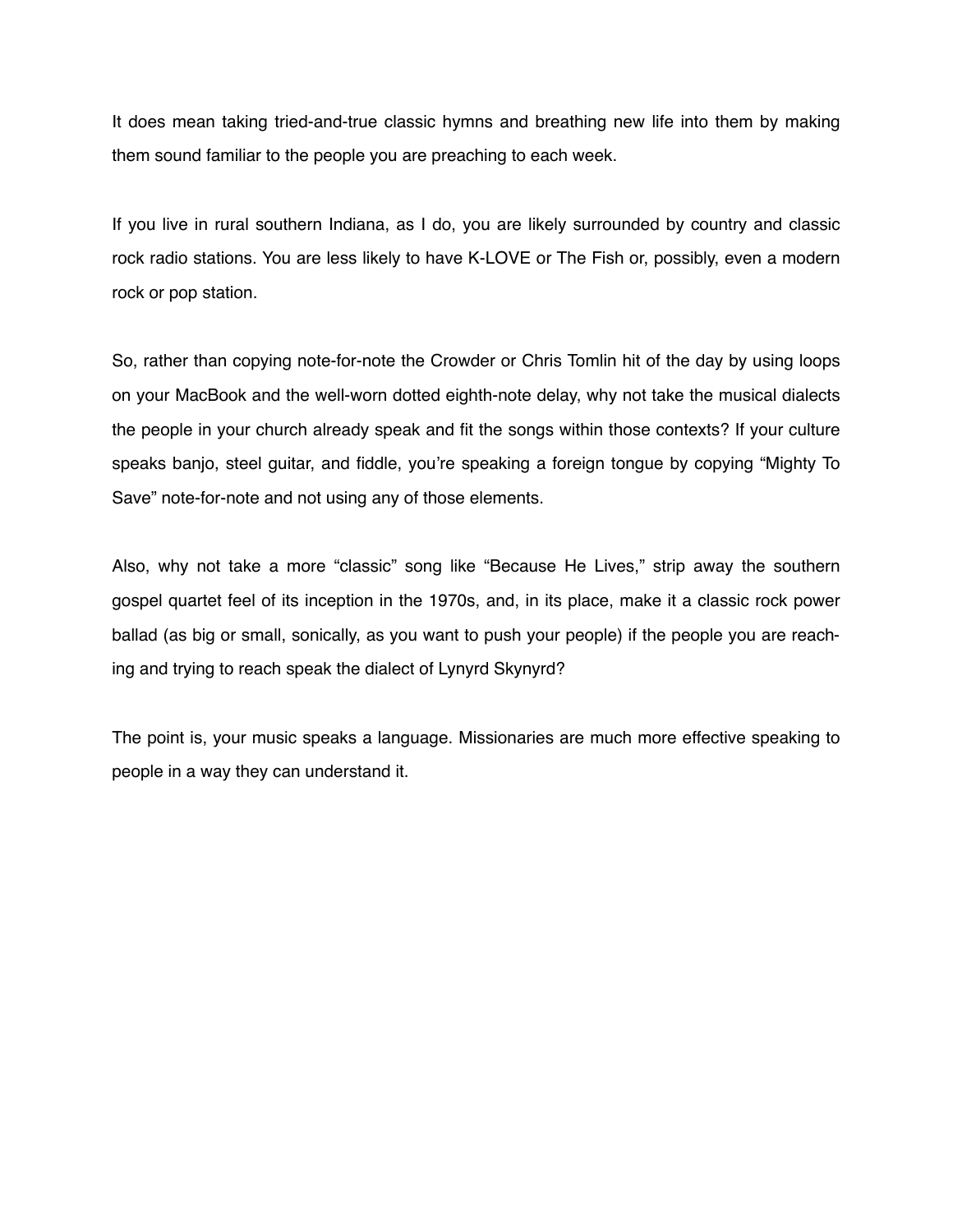# **The Medium Matters: Is Music as Important as the Message?**

By [Joel Brown](http://theresurgence.com/user/joel-brown) Seattle, Wash.



## **Don't Waste Your Music**

Some Christians might argue that as long as gospel truths are present in the songs we sing together, our gathering has been a success. Helping our people see and respond to Jesus with biblically orthodox words is the *most* important factor in worship services, but **don't waste your music**.

God has made music a powerful tool. As a body of believers we can communicate, memorize, express, and emotionally connect with truth through music in ways that no other medium allows. When we see music in its proper place, our job as worship leaders and pastors becomes less about truth and good music being at odds with one another, and more about utilizing great music to highlight truth. Let me unpack this.

**Style Polarizes a Crowd**